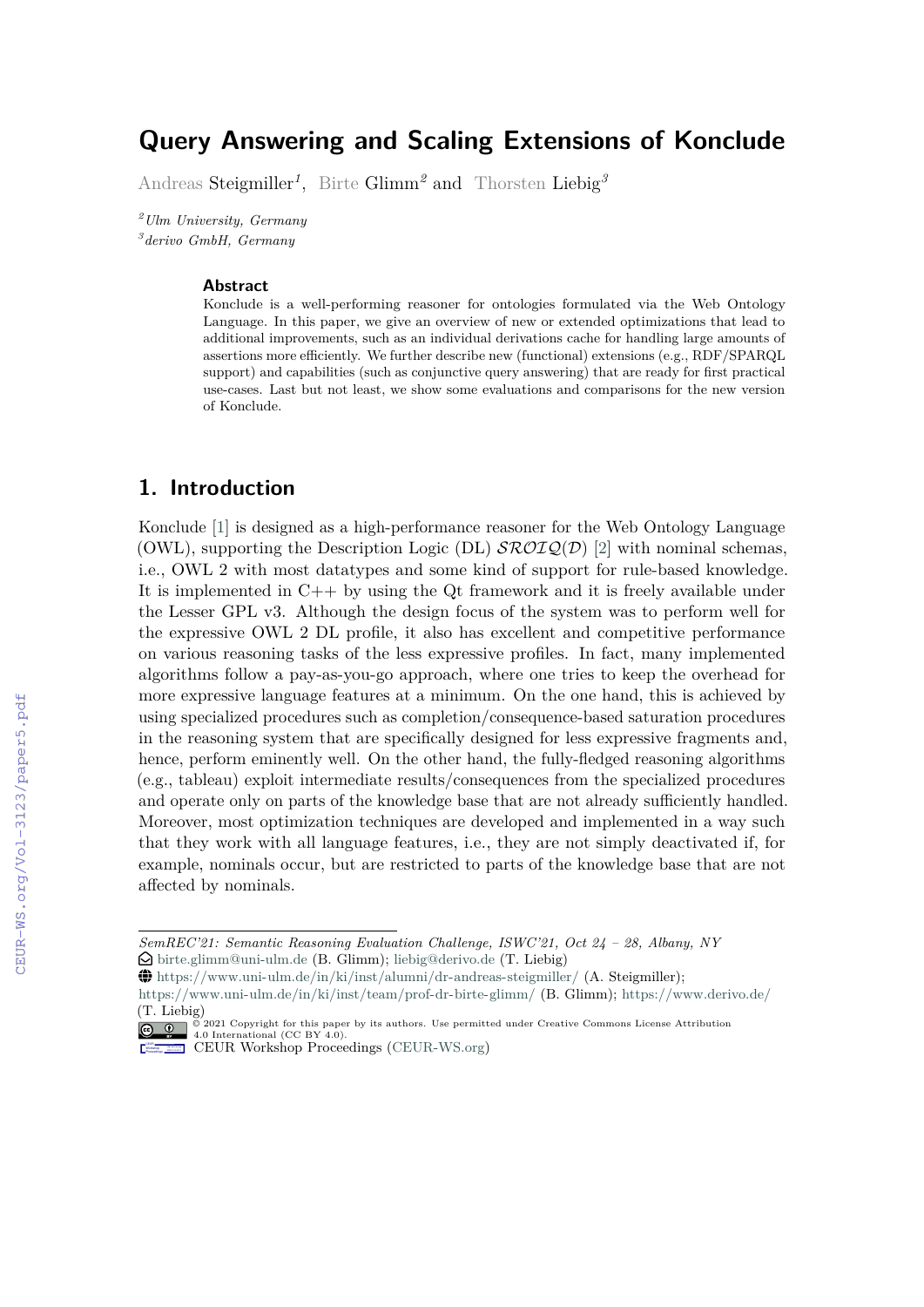Although Konclude showed remarkable performance in international competitions by winning several reasoning disciplines (cf. previous OWL Reasoner Evaluation Competitions [\[3,](#page-5-0) [4\]](#page-5-1)), it struggled a bit with very large ontologies. On the one hand, this was caused by an inefficient management of assertions, which were handled as ordinary axioms (such that for each class/property assertion an internal concept expression had to be created). On the other hand, tableau-based methods try to create one model abstraction covering all assertions, which can require a huge amount of memory if there are many. There were also several shortcomings of Konclude, which had to be addressed. In fact, Konclude had no efficient way to handle more complex queries. Users who were interested in the instances of a complex class expression, had to add a new class name in the ontology that was defined as equal to that class expression, realize this extended ontology, and retrieve the instances of the newly added class name.

In the following, we describe how these issues were addressed by new or updated optimizations and by functional extensions (Section [3\)](#page-2-0). Before going into more details, we sketch the overall architecture of Konclude (Section [2\)](#page-1-0), which, however, did not change significantly. We also compare with the previous version (Section [4\)](#page-4-0).

### <span id="page-1-0"></span>**2. System Architecture**

Konclude is mainly designed as a server application that provides reasoning services, i.e., clients usually communicate with Konclude over network via different interfaces. Besides OWLlink, the new version of Konclude (v0.7.0) also supports parts of SPARQL for querying and updating the knowledge bases. The command line interface of Konclude also supports both protocols (by reading the requests/queries from a file), but also provides direct commands to get the results of several standard reasoning tasks.

Konclude has various manager components that communicate with each other via events (cf. Figure 1). After parsing commands from the input, every command is delegated to a corresponding manager (e.g., Classification Manager, Answering Manager), which ensures the completion of it and may delegate sub-commands to other components. For example, if the consistency checking of an ontology is requested via command line, then commands are created for (i) parsing and loading the ontology into a temporal knowledge base, (ii) preprocessing the knowledge base, and (iii) check the consistency of it (via the Precomputing Manager). The commands can have dependencies to other commands such that they are processed in the correct order. For instance, the ontology must be loaded/updated before consistency is to be checked. Components for higher-level reasoning tasks (such as classification, realization, query answering) typically use the results of more basic services, either by requiring them beforehand or requesting them dynamically. For example, query answering is only started if classification is done, but it may dynamically request the realization of certain classes and/or properties.

Computationally intensive work (such as model construction) is outsourced to the Kernel, which manages a fixed number of worker threads such that the manager components remain responsive and can focus on creating several work packages to enable parallelization. Caches (for intermediate results) are also realised in form of such components and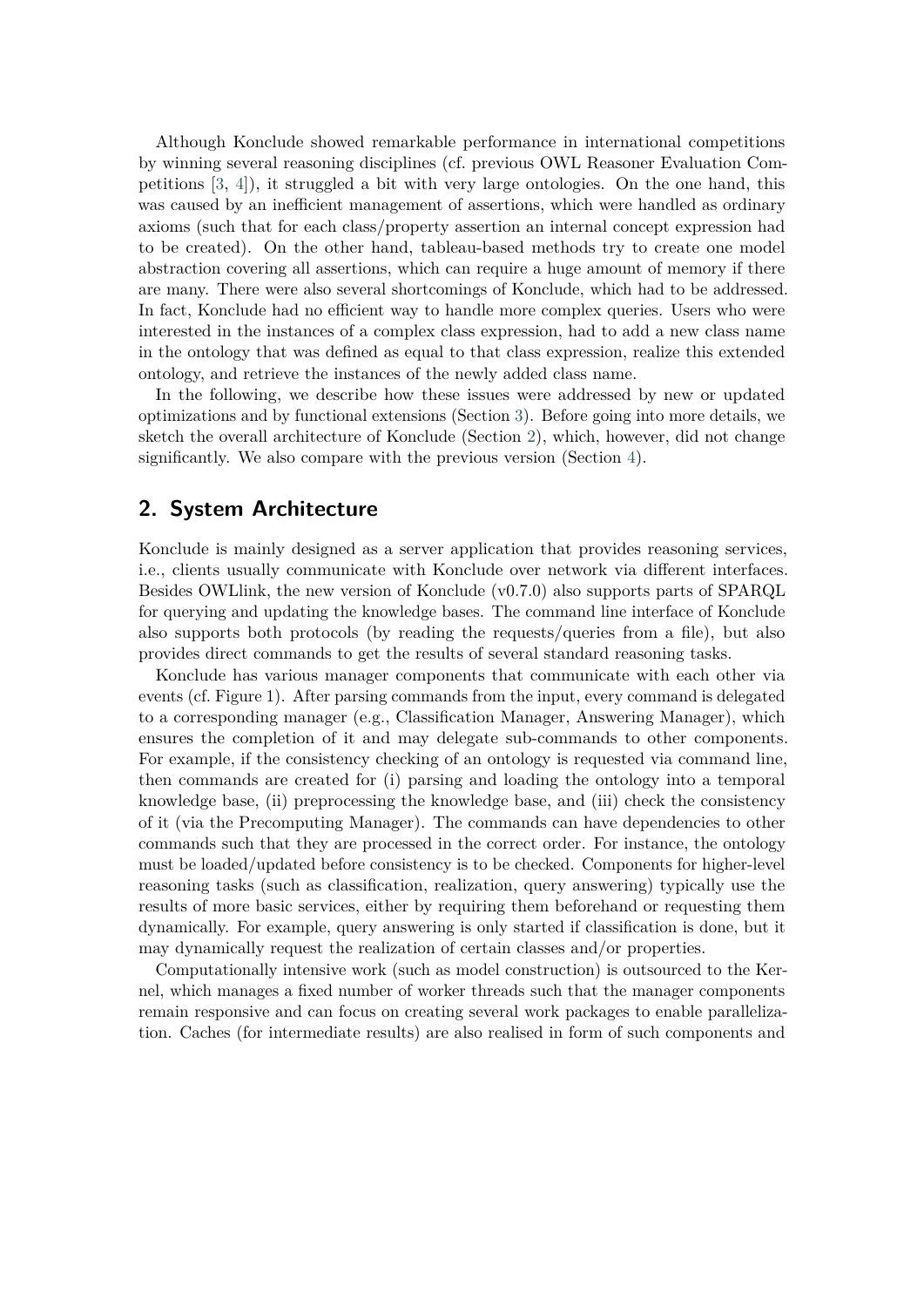

**Figure 1:** System architecture of the reasoning system Konclude

usually have a separate manager to which events are sent for integrating updates. The data structures of the caches are organized such that they can be read in parallel without blocking. The new individual derivations cache is also accessed by different manager components in order to be able to create and schedule corresponding reasoning tasks. For example, the realization process retrieves for which individuals classes are only possibly derived and creates model construction tasks that check whether one of these individual is actually an instance of such a class. Also see Konclude's system description for a more detailed overview of the architecture [\[1\]](#page-5-2).

## <span id="page-2-0"></span>**3. Improvements and Enhancements**

Several aspects have been updated in Konclude to improve the performance and to extend the functionality. This includes smaller improvements such as a more efficient representation of facts, but also some bigger changes as well as new optimizations, as sketched in the following.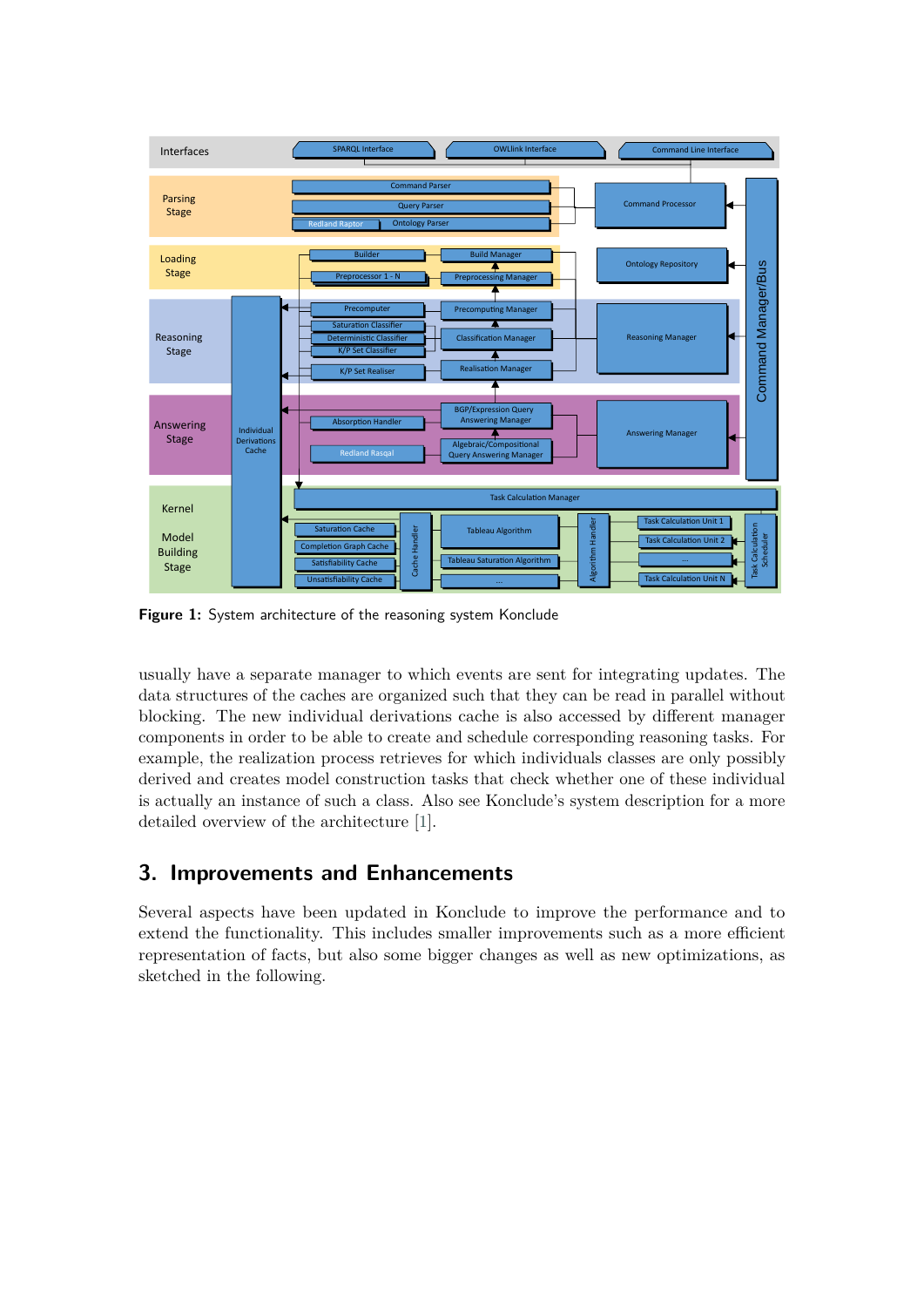#### **3.1. Optimization Adaptations**

The realization reasoning process has been improved significantly in several ways. First, the data structures for managing possible and known class instantiations are optimized such that they require less memory and can be created concurrently and more quickly. Moreover, the realization process does not even require separate data structures for simpler ontologies (which are mainly deterministic) and simply reads the instantiations from cached model abstractions. Last but not least, if several individuals have to be checked whether they are instances of a certain class, then Konclude is able to merge more and more of these individuals into the same model abstraction to quickly determine noninstantiations. The latter is similarly to bulk processing and binary retrieval optimizations [\[5\]](#page-5-3), but without introducing a significant overhead.

Tableau-based systems, such as Konclude, apply the tableau expansion rules to all (possibly anonymous) individuals, which typically results in tree-based structures that reflect the restrictions of the axioms. In order to avoid that an enormous number of these tree-based model abstractions must be built for ontologies with many assertions and individuals, we developed a new optimization for consistency checking, which allows for processing small parts of the individuals stepwise by using a so-called *individual derivations cache* to store, retrieve, and align the consequences of the separately created partial models [\[6\]](#page-5-4). To be more precise, for constructing the model abstraction for a small part of the assertions, we retrieve already derived consequences for occurring individuals from the cache and reuse them. If there is some incompatibility with the cache (e.g., due to non-deterministically derived/possible consequences), then we expand the model construction to neighbors until compatibility is achieved. We limit the expansion by marking the remaining individuals in the cache such that they are processed later separately.

#### **3.2. Parallelization Enhancements**

Konclude has a range of different parallelization techniques that improve certain reasoning aspects on multi-core systems. To further improve the parallelization, we extended the previously sketched caching technique appropriately. In fact, different assertions can be processed in parallel by different worker threads, i.e., each worker thread constructs a partial model abstraction for a small part of the assertions and extracts relevant information that is sent to the cache, which then integrates the new information asynchronously. If some threads derive some conflicting/incompatible consequences such that an alignment with other parts is not directly possible, then the corresponding parts are reprocessed later (potentially repeatedly). For most ontologies, this is, however, hardly required, i.e., this new parallelization technique significantly speeds up consistency checking for ontologies with many assertions as long as these ontologies are not too constrained. To be more precise, if the reasoner has to make many non-deterministic decisions and only few branches can be expanded to abstractions of models, then dependency directed backtracking has to be performed over the cache, which is usually not very efficient.

We further improved the parallel processing of other tasks. In fact, large triple files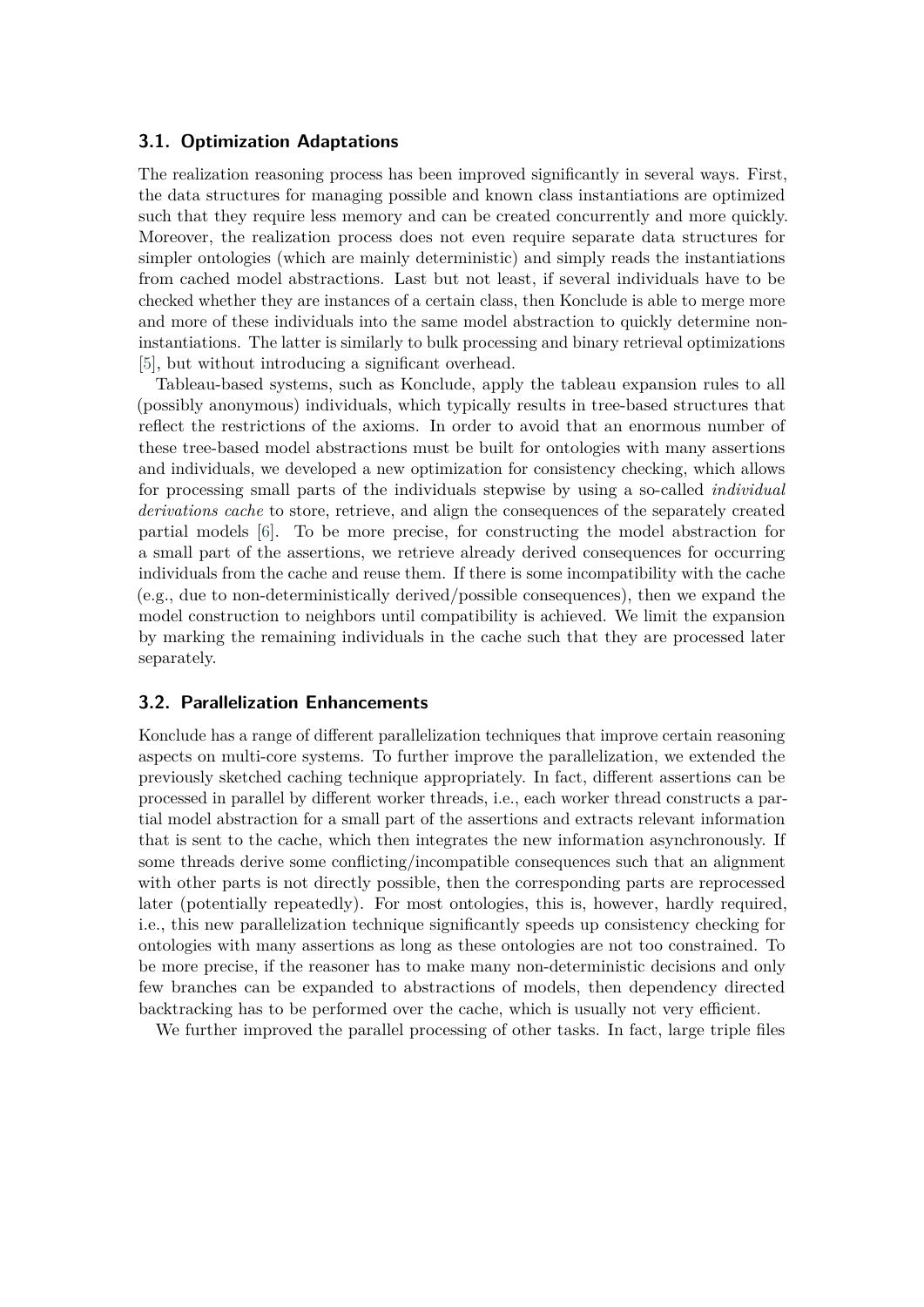can be parsed and indexed in parallel. Moreover, several query answering steps are parallelized (e.g., joining of different intermediate results of different sub-queries) and even the serialization of answer results can now be performed in parallel.

#### **3.3. Functional Extensions**

There are several new major features in Konclude: Most notably, Konclude has now support for conjunctive query answering. This is realized in form of an absorption-based query answering approach [\[7\]](#page-6-0), where the queries are rewritten into simple DL-axioms by using so-called binder concepts. These binder concepts "remember" the element for which they occur by encoding a binding for a specified variable. By propagating these bindings according to the absorption, it is possible to detect when queries are possibly satisfied in the model abstraction. This works as long as the reasoning procedure only has to consider a limited number of so-called new nominals, which is the case for most real-world ontologies. To make the absorption-based query answering approach more efficient, we also integrate results from other reasoning tasks such as realization. Last but not least, we integrated many minor query answering optimizations, such as query evaluation planning, query materialization, etc. By using the optional integrable Redland RDF Library, Konclude can even process more complex SPARQL queries. In fact, Konclude itself only processes the SPARQL basic graph patterns (BGPs) and then returns the result to the Redland query engine (Rasqal), which then evaluates the SPARQL algebraic operator (such as UNION, OPTIONAL, etc.). The Redland RDF Libraries also give Konclude the ability to parse and interpret RDF triple files with encoded OWL axioms.

### <span id="page-4-0"></span>**4. Experiments and Evaluation**

Several new aspects of Konclude have already been evaluated intensively. In fact, evaluations have shown that the absorption-based query answering technique works very well for many real-world ontologies even if they use expressive language features [\[7\]](#page-6-0). Moreover, there are basically no real-world ontologies for which the new nominals are threatening termination of the approach.

Evaluations for the new stepwise consistency checking technique showed that they enable the handling of very large and expressive ontologies [\[6\]](#page-5-4). The evaluations further showed that the parallelization techniques utilizing this stepwise handling lead to a significant speed up on multi-core systems.

In the following, we give a brief overview of how the update impacted the performance of Konclude, i.e., we compare the new version of Konclude (v0.7.0-1138) with the one from the ORE 2015 competition (v0.6.1-527) on the ontologies of the classification task/files of ORE 20[1](#page-4-1)5  $[8]$ <sup>1</sup>. We run the evaluation within a Ubuntu Docker container on an Intel i7-6900K CPU @ 3.20 GHz with Windows 10 as host operating system. The reasoners were restricted to 10 GB RAM. With a timeout of 150 seconds, the old Konclude version

<span id="page-4-1"></span><sup>&</sup>lt;sup>1</sup>See <https://gitlab.com/koncludeeval/semrec21> for the script/docker image to reproduce the evaluation. Binaries and source code of Konclude are available at [https://github.com/konclude/Konclude.](https://github.com/konclude/Konclude)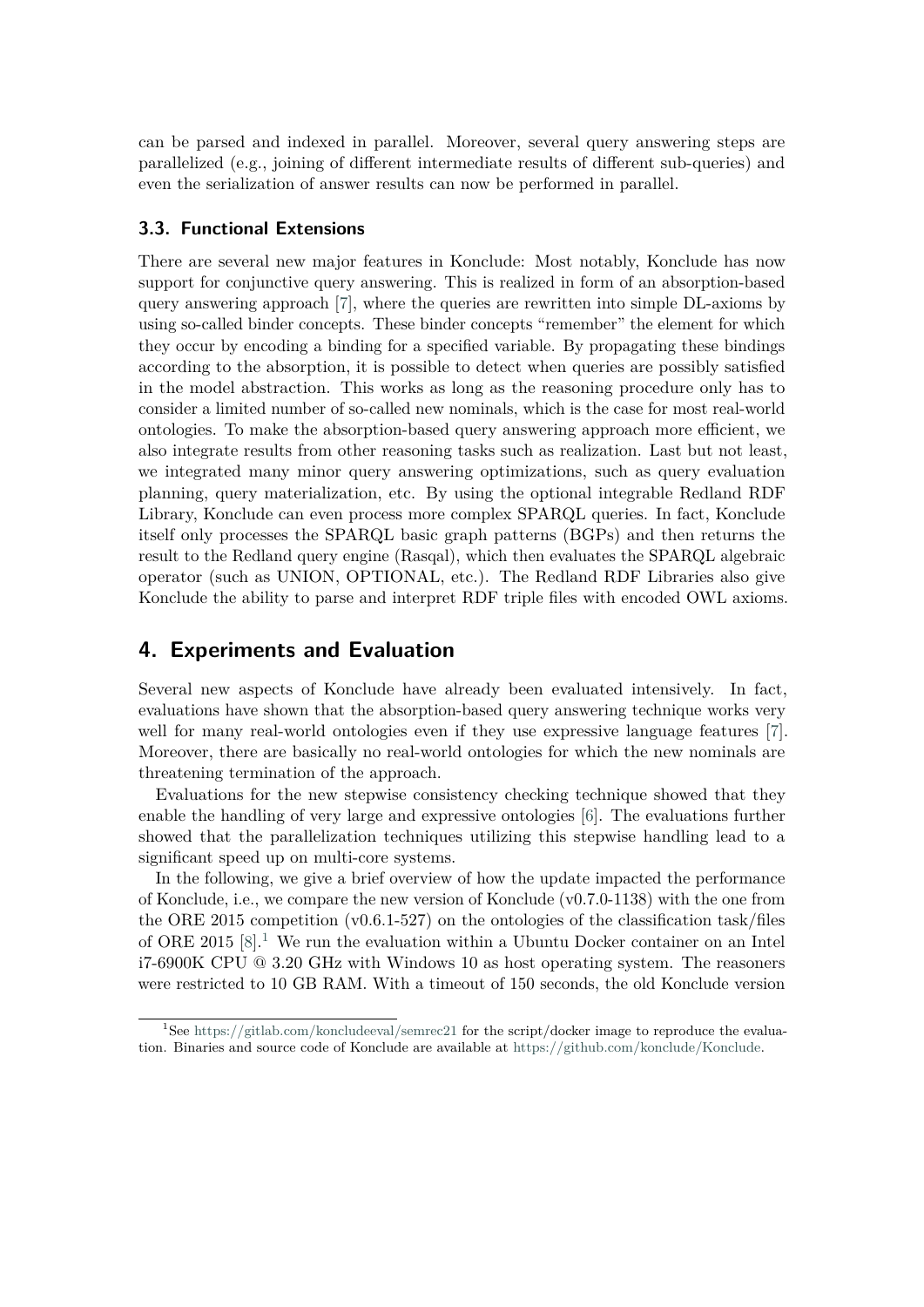| Konclude        | ⊍∟  |            |     |      |     |      |  |    |
|-----------------|-----|------------|-----|------|-----|------|--|----|
| version         |     | 10         |     | 10   |     | 10   |  | 10 |
| $v0.6.1 - 527$  | 2.5 | າາ<br>34.1 | 2.9 | 40.3 | 2.5 | 37.6 |  |    |
| $v0.7.0 - 1138$ | 1.9 | 18.9       | 2.0 | 16.1 | 2.I | 20.7 |  | /Ο |

<span id="page-5-5"></span>**Table 1** Classification results for OWL2Bench ontologies in seconds (T/O stands for timeout)

(v0.6.1-527) classified all 200 ontologies within 1836 seconds, whereas the new Konclude version (v0.7.0-1138) required 1389 seconds. The new version had 2 timeouts, whereas the previous one reached the time limit for 4 ontologies.

We further evaluated some of the smaller versions of the OWL2Bench ontologies [\[9\]](#page-6-2). Table [1](#page-5-5) shows the classification times for the different profile variants for the sizes 1 and 10. It is observable that the new version is faster for these ontologies, but both versions fail for the OWL 2 DL variant. Although the new version of Konclude is able to test the consistency of these OWL 2 DL variants by using the new stepwise handling with the cache for synchronization/alignment, it still struggles with higher level reasoning tasks. This could be due to some subsumption tests that affect large parts of the model.

## **5. Conclusions**

We presented an overview over the changes as well as new features of Konclude and showed the results of a comparison with a previous version from the ORE 2015 competition. Although the new version performs generally better, there still seems to be room for improvements.

## **References**

- <span id="page-5-2"></span>[1] A. Steigmiller, T. Liebig, B. Glimm, Konclude: system description, J. of Web Semantics 27 (2014).
- [2] I. Horrocks, O. Kutz, U. Sattler, The even more irresistible  $\mathcal{SROLQ}$ , in: Proc. 10th Int. Conf. on Principles of Knowledge Representation and Reasoning (KR'06), AAAI Press, 2006, pp. 57–67.
- <span id="page-5-0"></span>[3] S. Bail, B. Glimm, E. Jiménez-Ruiz, N. Matentzoglu, B. Parsia, A. Steigmiller, Summary ORE 2014 competition, in: Proc. 2nd Int. Workshop on OWL Reasoner Evaluation (ORE'13), volume 1207, CEUR, 2014.
- <span id="page-5-1"></span>[4] B. Parsia, N. Matentzoglu, R. S. Gonçalves, B. Glimm, A. Steigmiller, The OWL reasoner evaluation (ORE) 2015 competition report, in: Proc. 11th Int. Workshop on Scalable Semantic Web Knowledge Base Systems (SSWS'15), 2015, pp. 2–15.
- <span id="page-5-3"></span>[5] V. Haarslev, R. Möller, On the scalability of description logic instance retrieval, J. of Automated Reasoning 41 (2008) 99–142.
- <span id="page-5-4"></span>[6] A. Steigmiller, B. Glimm, Parallelised abox reasoning and query answering with expressive description logics (2021).